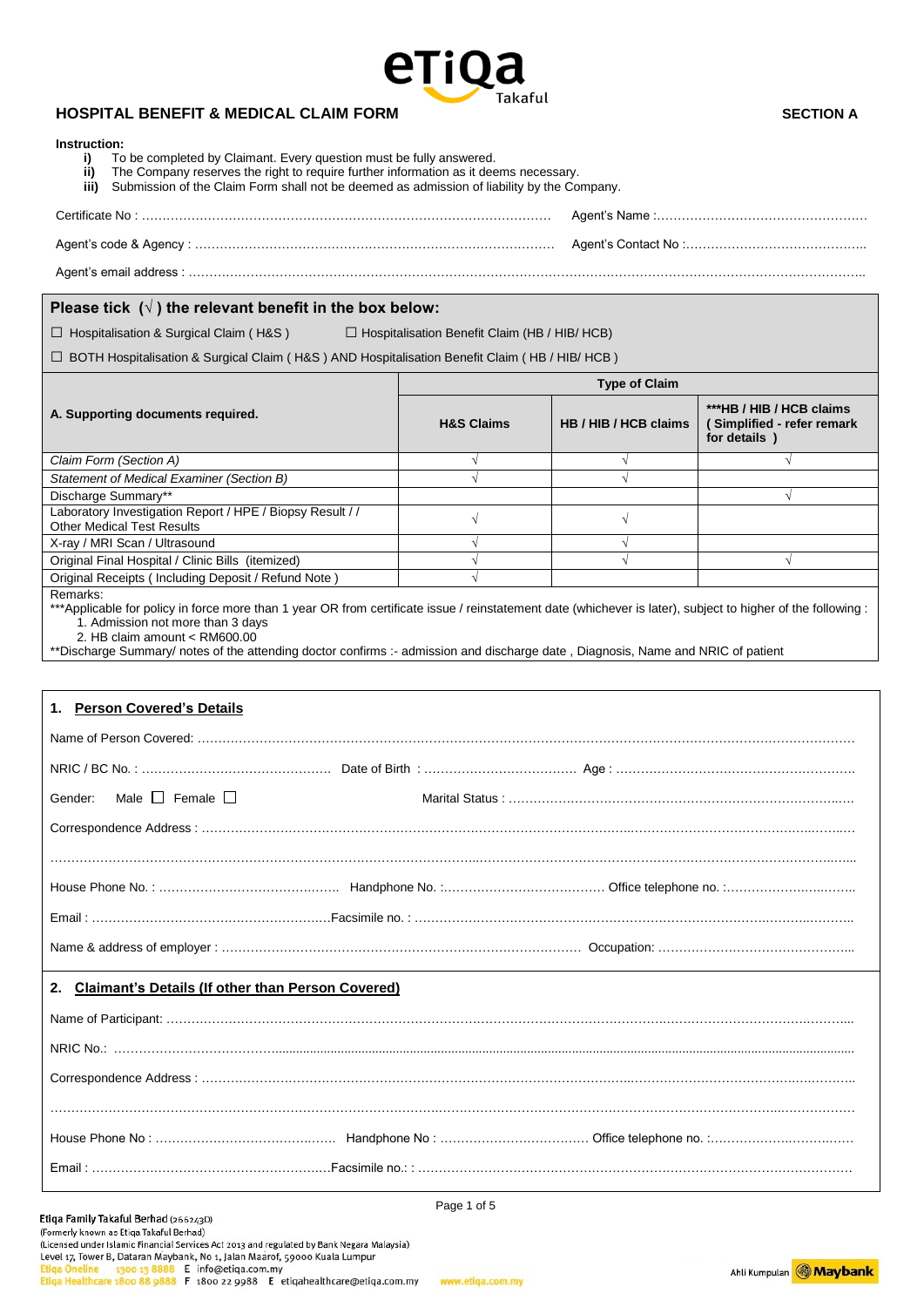| Please state bank account details in order for us to credit the payment directly into Claimant's bank account. |                                                                                              |                                                                                                              |                                                                 |                                |                                                    |                                   |
|----------------------------------------------------------------------------------------------------------------|----------------------------------------------------------------------------------------------|--------------------------------------------------------------------------------------------------------------|-----------------------------------------------------------------|--------------------------------|----------------------------------------------------|-----------------------------------|
|                                                                                                                |                                                                                              |                                                                                                              |                                                                 |                                |                                                    |                                   |
|                                                                                                                |                                                                                              |                                                                                                              |                                                                 |                                |                                                    |                                   |
|                                                                                                                |                                                                                              |                                                                                                              |                                                                 |                                |                                                    |                                   |
|                                                                                                                |                                                                                              | Individual<br>Type of account:                                                                               | Joint                                                           |                                |                                                    |                                   |
|                                                                                                                |                                                                                              |                                                                                                              |                                                                 |                                |                                                    |                                   |
| 3.                                                                                                             | If hospitalization or consultation was due to illness, please provide the following details: |                                                                                                              |                                                                 |                                |                                                    |                                   |
|                                                                                                                | a)<br>C)                                                                                     |                                                                                                              |                                                                 |                                |                                                    |                                   |
|                                                                                                                |                                                                                              |                                                                                                              |                                                                 |                                |                                                    |                                   |
|                                                                                                                |                                                                                              |                                                                                                              |                                                                 |                                |                                                    |                                   |
|                                                                                                                | d)                                                                                           | What were the signs / symptoms which you provided to the attending doctor?                                   |                                                                 |                                |                                                    |                                   |
|                                                                                                                |                                                                                              |                                                                                                              |                                                                 |                                |                                                    |                                   |
|                                                                                                                | e)                                                                                           |                                                                                                              |                                                                 |                                |                                                    |                                   |
| 4.                                                                                                             |                                                                                              | If hospitalization or consultation was due to injury from an accident, please provide the following details: |                                                                 |                                |                                                    |                                   |
|                                                                                                                | i.                                                                                           |                                                                                                              |                                                                 |                                |                                                    |                                   |
|                                                                                                                | ii.                                                                                          |                                                                                                              |                                                                 |                                |                                                    |                                   |
|                                                                                                                | v.                                                                                           |                                                                                                              |                                                                 |                                |                                                    |                                   |
|                                                                                                                | vii.                                                                                         |                                                                                                              |                                                                 |                                |                                                    |                                   |
|                                                                                                                |                                                                                              |                                                                                                              |                                                                 |                                |                                                    |                                   |
| 5.                                                                                                             | years.                                                                                       | Name of Doctor consulted in connection<br>with this injury / illness over the past 3                         | Name, Address &<br>Telephone No. of Clinic /<br><b>Hospital</b> | Date of<br><b>Consultation</b> | <b>Reason for</b><br><b>Consultation</b>           | <b>Hospitalised</b><br>? Yes / No |
|                                                                                                                |                                                                                              |                                                                                                              |                                                                 |                                |                                                    |                                   |
|                                                                                                                |                                                                                              |                                                                                                              |                                                                 |                                |                                                    |                                   |
|                                                                                                                |                                                                                              |                                                                                                              |                                                                 |                                |                                                    |                                   |
|                                                                                                                |                                                                                              |                                                                                                              |                                                                 |                                |                                                    |                                   |
|                                                                                                                |                                                                                              |                                                                                                              |                                                                 |                                |                                                    |                                   |
|                                                                                                                |                                                                                              |                                                                                                              |                                                                 |                                |                                                    |                                   |
|                                                                                                                |                                                                                              |                                                                                                              |                                                                 |                                |                                                    |                                   |
| 6.                                                                                                             |                                                                                              | Name of regular doctor of Person Covered other than the above                                                |                                                                 |                                | Name, Address & Telephone No. of Clinic / Hospital |                                   |
|                                                                                                                |                                                                                              |                                                                                                              |                                                                 |                                |                                                    |                                   |
|                                                                                                                |                                                                                              |                                                                                                              |                                                                 |                                |                                                    |                                   |
|                                                                                                                |                                                                                              |                                                                                                              |                                                                 |                                |                                                    |                                   |
|                                                                                                                |                                                                                              |                                                                                                              |                                                                 |                                |                                                    |                                   |
|                                                                                                                |                                                                                              |                                                                                                              |                                                                 |                                |                                                    |                                   |
|                                                                                                                |                                                                                              |                                                                                                              |                                                                 |                                |                                                    |                                   |
|                                                                                                                |                                                                                              |                                                                                                              |                                                                 |                                |                                                    |                                   |

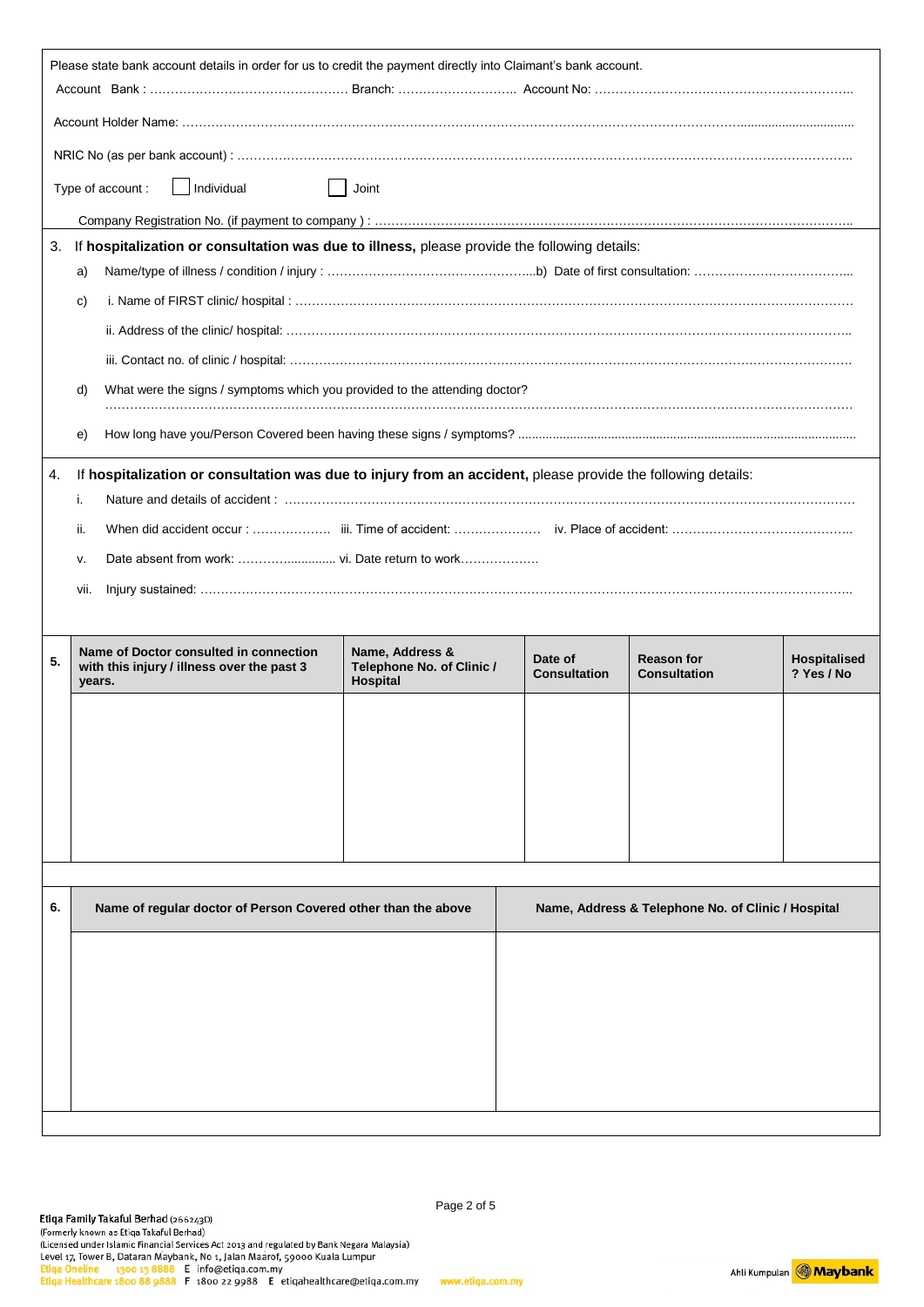| 7. | Name of Company - Please state if you are<br>entitled for any medical benefit or<br>accidental benefit from any other other<br>policy / certificate | <b>Policy / Certificate number</b> | Plan / Type of<br>coverage | <b>Amount of Benefit</b><br>(RM) | Policy /<br><b>Certifcate</b><br>date |
|----|-----------------------------------------------------------------------------------------------------------------------------------------------------|------------------------------------|----------------------------|----------------------------------|---------------------------------------|
|    |                                                                                                                                                     |                                    |                            |                                  |                                       |
|    |                                                                                                                                                     |                                    |                            |                                  |                                       |
|    |                                                                                                                                                     |                                    |                            |                                  |                                       |
|    |                                                                                                                                                     |                                    |                            |                                  |                                       |

#### **CLAIMANT'S DECLARATION & AUTHORISATION**

I hereby declare that the foregoing answers and statements on the Person Covered are complete and true to the best of my knowledge and belief, and that I have withheld no material facts from the Company.

And I hereby authorize any medical practitioner, surgeon person, hospital, clinic and any other institution or organization to furnish to Etiqa Family Takaful Berhad or its representative any information that maybe required concerning my health conditions, for settlement of this claim. I agree that Etiqa Family Takaful Berhad or its representative may use or disclose any of the information collected or held to third parties such as reinsurers, medical examiner or medical consultant, claims investigator and etc. within or outside Malaysia for the purpose of processing the claim. I agree that a photocopy of this authorization shall be considered as effective and valid as original.

| Signature / Thumb print of Claimant (if other than the Person Covered) |                                                                                                    |  |
|------------------------------------------------------------------------|----------------------------------------------------------------------------------------------------|--|
| Date                                                                   | and the state of the state of the state of the state of the state of the state of the state of the |  |
| Full name                                                              | The control of the control of the control of the control of the control of the control of          |  |
| Contract No.                                                           | the contract of the contract of the contract of the contract of the contract of                    |  |
|                                                                        | Designation & Official stamp is required for Company:                                              |  |
|                                                                        |                                                                                                    |  |
|                                                                        |                                                                                                    |  |
|                                                                        |                                                                                                    |  |
|                                                                        |                                                                                                    |  |

\_\_\_\_\_\_\_\_\_\_\_\_\_\_\_\_\_\_\_\_\_\_\_\_\_\_\_\_\_\_\_\_\_\_\_\_\_\_\_\_\_\_\_\_\_\_ \_\_\_\_\_\_\_\_\_\_\_\_\_\_\_\_\_\_\_\_\_\_\_\_\_\_\_\_\_\_\_\_\_\_\_\_\_\_\_\_\_\_\_\_\_\_\_\_\_\_\_\_\_\_\_\_\_\_\_

| Signature of Witness |                |
|----------------------|----------------|
| Date                 |                |
| Full name            | $\blacksquare$ |
| NRIC No.             |                |
| Contact No           | ٠              |

\_\_\_\_\_\_\_\_\_\_\_\_\_\_\_\_\_\_\_\_\_\_\_\_\_\_\_\_\_\_\_\_\_\_\_\_\_\_\_\_\_\_\_\_\_\_\_\_\_\_\_\_\_\_\_

Ahli Kumpulan **Maybank**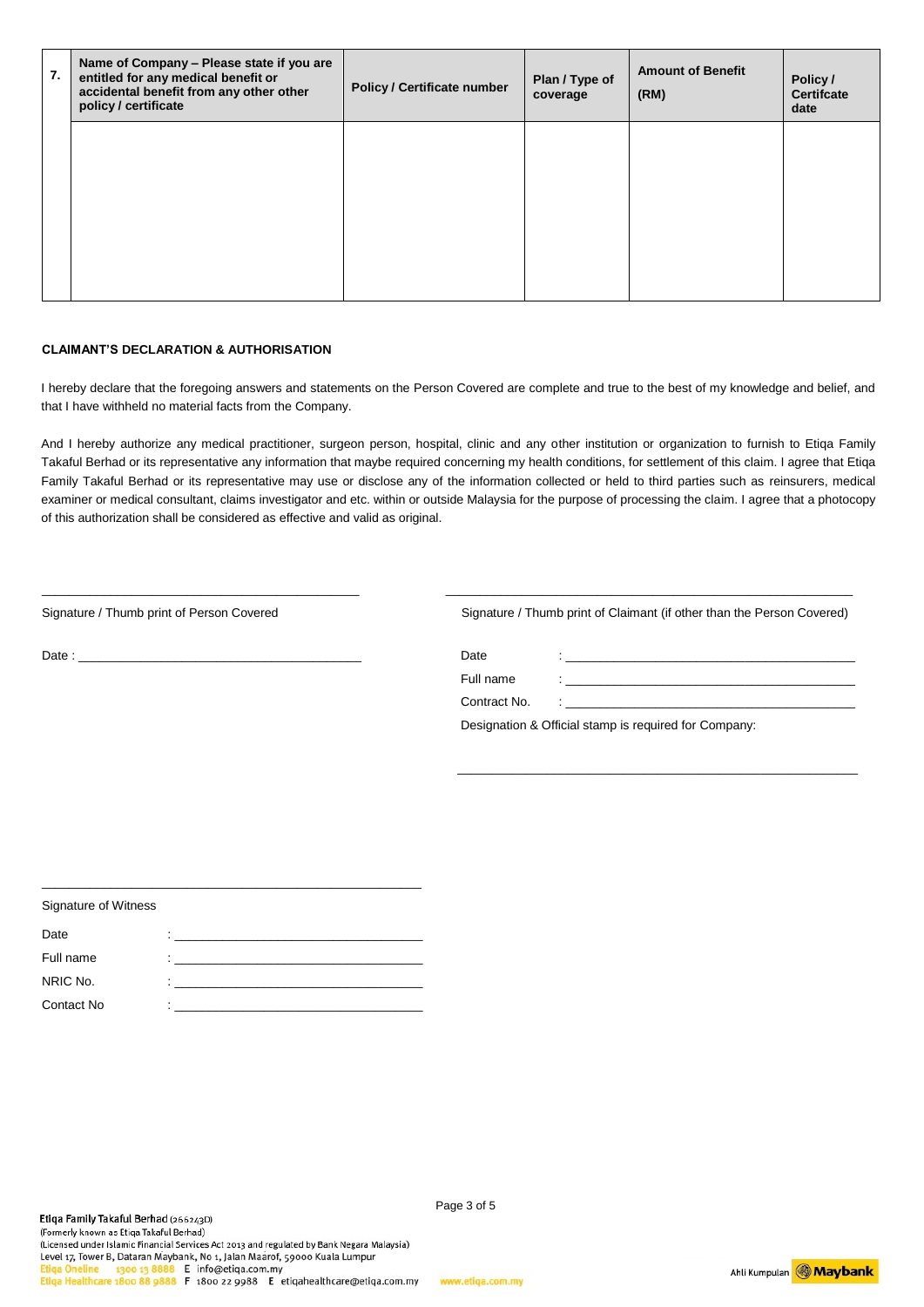

# **LETTER OF AUTHORISATION / CONSENT**

#### **To Obtain Further Medical information**

TO WHOM IT MAY CONCERN

Contract No. ……………………………………………………………...

I, ………………………………………………………………………..., NRIC No. …………………………………………… hereby authorize and give my consent to any medical practitioner, physician, surgeon, nurse, medical staff, clinic, hospital, medical centre, insurance company or organization or individual concerned ("the information provider") that may have any record or knowledge of health or medical history of the above stated ("Person Covered") and to provide such information to Etiqa Family Takaful Berhad and its authorized service provider and/or its employees in order to process my Takaful claim.

I, agree, consent and allow Etiqa Family Takaful Berhad (hereinafter called "Etiqa Takaful") to process my personal data (including sensitive personal data) ('Personal Data') with the intention of processing this Claim Form, in compliance with the provisions of the Personal Data Protection Act 2010.

I expressly waived all provisions of law or professional ethics forbidding the Information Provider(s) from disclosing any such information acquired on myself in a professional and/or client capacity and I further release the Information Provider(s) and its agent/staff from any liability whatsoever that may arise, in supplying such information requested by the Company.

This authorization/consent is irrevocable and a copy of it will have the same effect and validity as the original.

……………………………………………………………………………………… Signature of Person Covered / Participant (If Person Covered is a minor)

Name : …………………………………………………………………………….

Relationship with Person Covered : …………………………………………..

Date: ………………………………………………………………………………